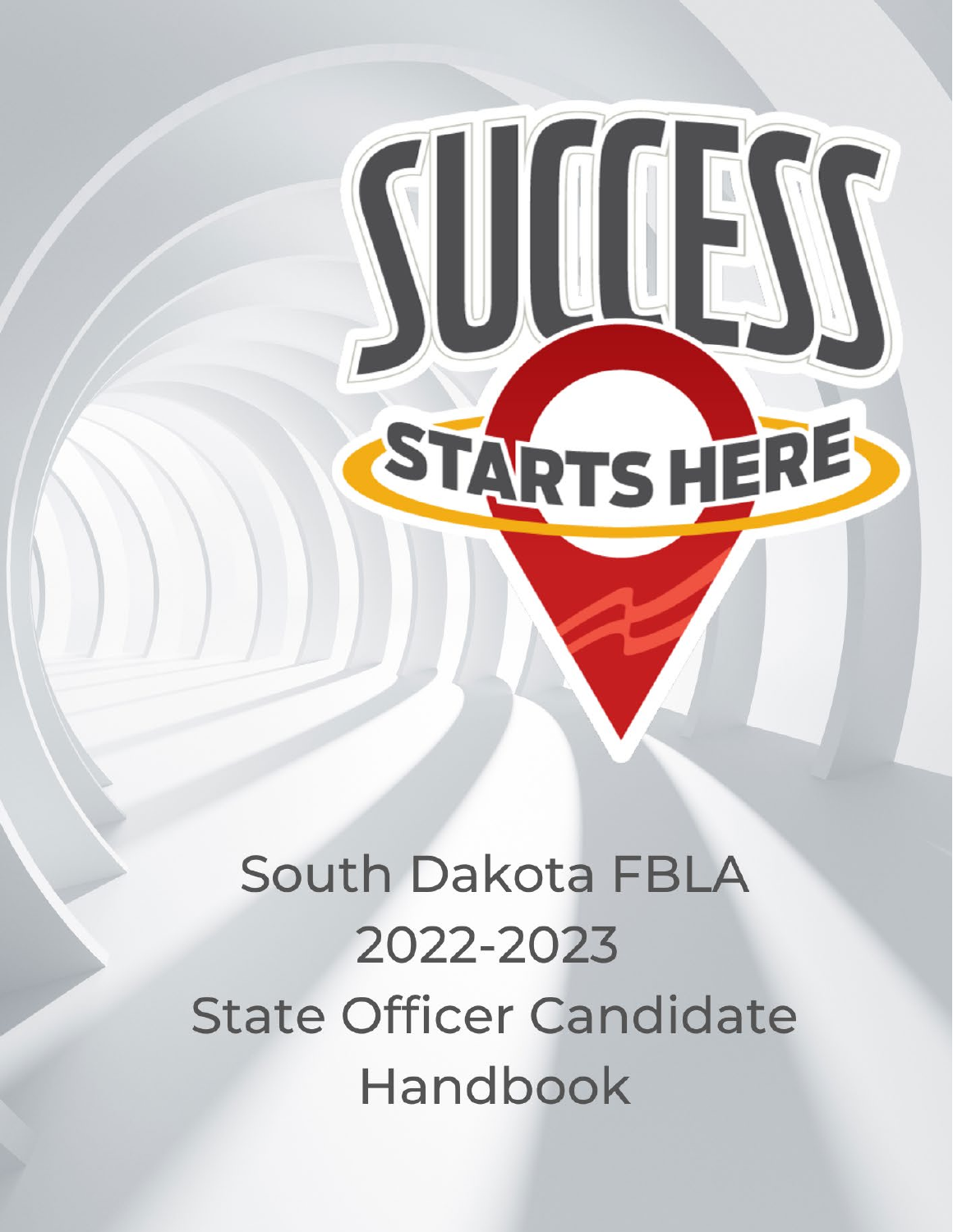

# State Officer Candidate Application Cover Sheet

# Please fill in the forms online or print neatly.

|                                                                                                                                                                                                                                | State: <u>Zip Code:</u> Zip Code:  |
|--------------------------------------------------------------------------------------------------------------------------------------------------------------------------------------------------------------------------------|------------------------------------|
|                                                                                                                                                                                                                                |                                    |
|                                                                                                                                                                                                                                | Current Grade (2021-2022): 9 10 11 |
|                                                                                                                                                                                                                                |                                    |
|                                                                                                                                                                                                                                |                                    |
|                                                                                                                                                                                                                                |                                    |
| Cell Number: University of the Number of the Mumber of the Mumber of the Mumber of the Mumber of the Mumber of the Mumber of the Mumber of the Mumber of the Mumber of the Mumber of the Mumber of the Mumber of the Mumber of |                                    |
|                                                                                                                                                                                                                                |                                    |
| Office Seeking (Select below):<br><b>State President</b><br>□<br>North Vice President<br>$\Box$<br>South Vice President<br>□<br>Treasurer<br>□<br>Secretary<br>□<br>Reporter<br>$\Box$<br>Historian<br>□<br>Parliamentarian    |                                    |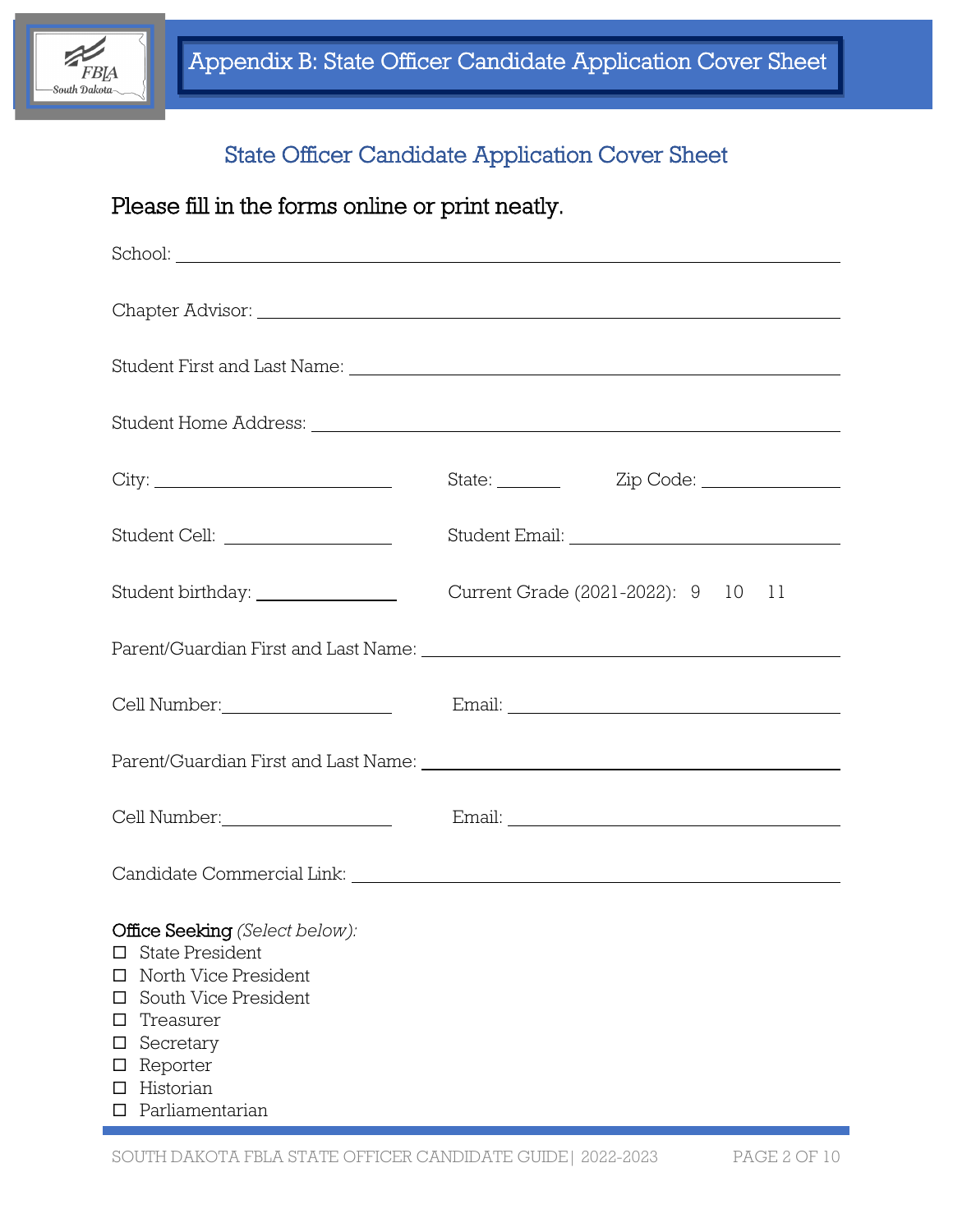

# State Officer Candidate Chapter Advisor Recommendation

State Officer Candidate:

School:

Office Seeking *(Select below):*

- □ State President
- □ North Vice President
- □ South Vice President
- $\Box$  Treasurer
- □ Secretary
- □ Reporter
- $\Pi$  Historian
- Parliamentarian

Mentor is defined as a trusted counselor or guide, a tutor or coach. This definition aptly describes the role of a state officer's chapter advisor. From the moment a student considers running until their term of office ends, the chapter advisor is a key figure.

As the Chapter Advisor:

- I have counseled the student on the qualifications and duties of a state officer.
- I am willing to support this State Officer Candidate through the election process.
- I will take on the responsibility of reviewing and approving all campaign materials to ensure they are appropriate and suitable.
- I am willing to serve as tutor and coach during the state officer's term of office.
- I am willing to secure the endorsement and support of the candidate's parent(s)/ guardian(s), and school officials.

Your signature verifies that you have approved this State Officer Candidate to run for a South Dakota FBLA State Office; and if they are elected, you will support and assist them with their responsibilities through their term in office.

\_\_\_\_\_\_\_\_\_\_\_\_\_\_\_\_\_\_\_\_\_\_\_\_\_\_\_\_\_\_\_\_\_\_\_\_\_\_\_\_\_\_\_\_ \_\_\_\_\_\_\_\_\_\_\_\_\_\_\_\_\_\_

Chapter Advisor Signature Date

Printed Chapter Advisor Name

\_\_\_\_\_\_\_\_\_\_\_\_\_\_\_\_\_\_\_\_\_\_\_\_\_\_\_\_\_\_\_\_\_\_\_\_\_\_\_\_\_\_\_\_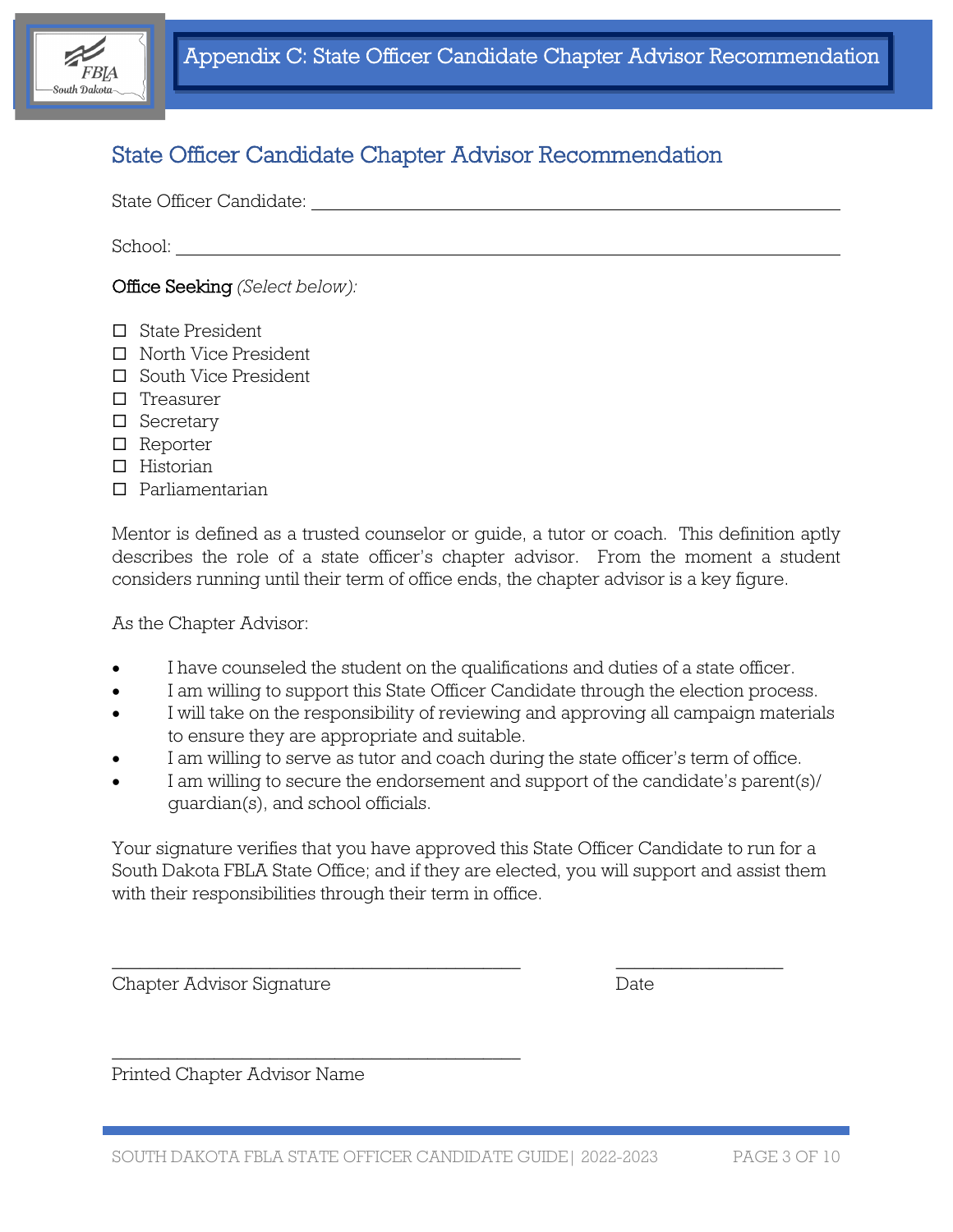

### State Officer Candidate Contract for All Parties

Becoming a SD FBLA State Officer requires a commitment by all concerned parties. To make that commitment, all parties must understand their responsibility to this leadership experience. For a State Officer Candidate to be eligible for office, all parties *must* sign this agreement. State Officer Candidates should understand that, if elected, attendance at all state officer meetings and activities is mandatory and that failure to attend any of these meetings may result in their removal from office, except for emergencies/unsafe traveling conditions. They should also understand that they may be removed from office if, in the opinion of the State Advisor and the Board of Directors, they fail to comply with state officer responsibilities/assignments or participate in activities that reflect negatively on South Dakota FBLA or the State Officer Team.

### IF ELECTED, THE CANDIDATE AGREES TO: Please initial next to each item below.

- 1. Perform to the best of their ability the duties of the elected office. (Review the State Officer Job Description section of this guide for a partial listing.)
- 2. Maintain a 2.5 GPA or better (4.0 scale) during their term of office and be willing to provide supporting documentation when requested by the State Advisor.
- 3. Fully participate in the development and execution of South Dakota Program of Work. All State Officers will be required to accept assignments for project work, chapter visitations, etc. State Officers are required to submit a written report of activities each month.
- 4. Attend and participate in all meetings (including, but not limited to, state officer meetings, state officer trainings, regional and state conferences) and attest that:
	- "I fully understand the responsibilities and obligations of the position I seek; and, if elected, will carry them out to the very best of my ability. I further understand that if, in the opinion of most of the Board of Directors or the State Advisor, I fail to fulfill my responsibilities and obligations of office, and/or I violate the South Dakota FBLA Code of Conduct, I can be removed from office. Should I fail to complete the duties of my office, I will be liable to return to FBLA the amount expended for my participation during my term in office."
- 5. Agree to authorize South Dakota and National FBLA to use my name and likeness (including photographs, video footage, silhouettes, and audio clips) in South Dakota FBLA and National FBLA publications, productions, social media, and websites for informational, promotional and other related purposes.

Please Note: Every effort is made to avoid scheduling conflicts. However, often the chosen dates conflict with other school and personal activities such as proms or playoff games. If you choose to be a State Officer, you will be required to attend all the scheduled state officer activities no matter what other conflicts arise. If you are not willing to put FBLA activities ahead of local andpersonal activities (not including family and religious obligations), please do not apply to be a State Officer.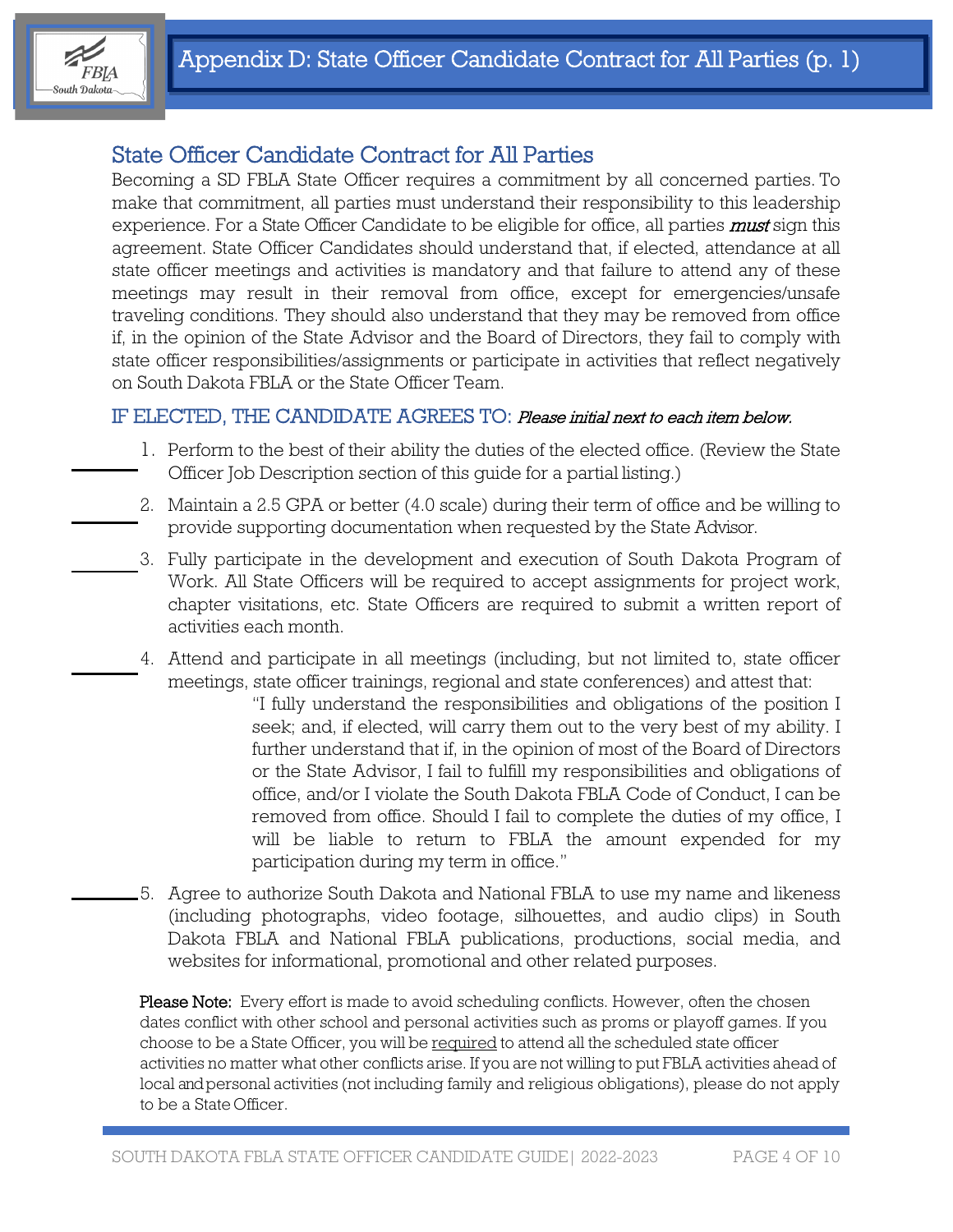

### IF ELECTED, THE CANDIDATE AGREES TO: Please initial next to each item below

All State Officers must participate in **EVERY** activity scheduled by South Dakota FBLA Board of Directors or State Advisor. A tentative schedule of activities includes:

| June 8-9, 2022       | SD DOE CTSO Leadership Retreat - Mitchell, SD  |
|----------------------|------------------------------------------------|
| June 29-July 2, 2022 | National Leadership Conference - Chicago, IL   |
| September 20, 2022   | Officer Leadership Institute, Aberdeen, SD**   |
| September 27, 2022   | Officer Leadership Institute, Vermillion, SD** |
| November 7, 2022     | Fall State Leadership Conference, Mitchell, SD |
| February 7-8, 2023   | CTE Legislative Shadow Day - Pierre, SD        |
| April 2-4, 2023      | State Leadership Conference - Aberdeen, SD     |
|                      |                                                |

#### ADDITIONAL EVENTS

- The State President also attends the SD FBLA Board of Directors meetings.
- All State Officers are required to attend monthly virtual team meetings.
- Other events and activities may be determined in the SD Program of Work.

#### STATE OFFICER EXPENSES

- Travel to and from all workshops, trainings, and conferences is the state officer's and chapter advisor's responsibility.
- Name badge, state officer pin, polo, blazers, skirt, and blouse will be provided for newly elected officers. It is the responsibility of the newly elected officer to purchase black shoes and khaki pants.
- Newly elected officers will receive a designated amount, found in the 2021- 2022 budget, to attend the National Leadership Conference. The State Advisor will register new officers for the National Leadership Conference.
- State Officers may receive some compensation for attending the National Fall Leadership Conference. The amount will be in the 2022-2023 SD FBLA budget.
- I have read and understand the State Officer Code of Conduct and the Code of Conduct Disciplinary regulations.

Your signature verifies that if elected, you will abide by National and South Dakota FBLA Rules and Regulations, Code of Conduct and understand the Code of Conduct Disciplinary Regulations.

\_\_\_\_\_\_\_\_\_\_\_\_\_\_\_\_\_\_\_\_\_\_\_\_\_\_\_\_\_\_\_\_\_\_\_\_\_\_\_\_\_\_\_\_ \_\_\_\_\_\_\_\_\_\_\_\_\_\_\_\_\_\_

State Officer Candidate Signature Date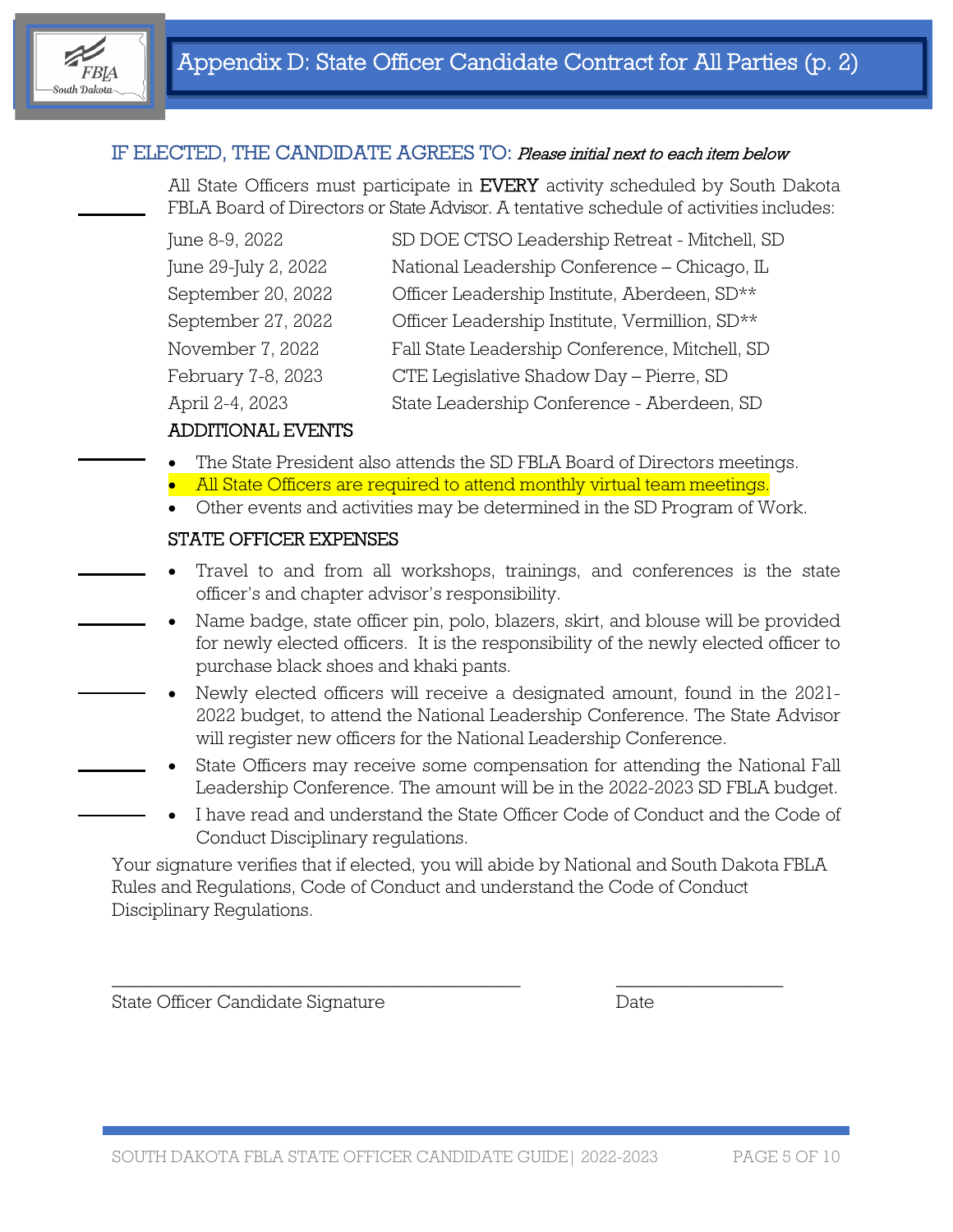

### Attention Advisors, Parents and School Officials:

The preceding South Dakota FBLA schedule of required events will result in the student missing over 15 school days plus additional days of weekend and vacation time. All expenses for required activities will be reimbursed as the budget permits by the state association. Non-required activities may be partially reimbursed upon approval of the State Advisor and the Board of Directors.

#### ADVISOR AND SCHOOL OFFICIALS AGREE TO: Advisor please initial next to each item.

- Recommend the student as one who can fully participate as a State Officer. There are no academic restrictions on participation in curricular activities that would prevent them from being able to fulfill their state officer duties
- Host SD FBLA activities at the request of State Advisor and/or Board of Directors.
- Ensure the candidate's attendance at all South Dakota FBLA activities. Please read the candidate agreement on previous page.
- Read the Candidate Contract, Code of Conduct and Code of Conduct Disciplinary Regulations and discuss its implications with the student.
	- Actively support and advise the state officer during their term of office.
- Permit the State Officer to visit South Dakota schools and participate in FBLA chapteractivities for conducting official SD FBLA State Officer business.
- Certify the State Officer Candidate has earned a GPA of 2.50 (4.0 base) or greater for the preceding semester prior to the election and that the State Officer maintains it during their term of office.
- I have read and understand the State Officer Code of Conduct and the Code of Conduct Disciplinary regulations.

Your signature verifies that if elected, you will support and assist the student with their responsibilities through their term in office.

\_\_\_\_\_\_\_\_\_\_\_\_\_\_\_\_\_\_\_\_\_\_\_\_\_\_\_\_\_\_\_\_\_\_\_\_\_\_\_\_\_\_\_\_ \_\_\_\_\_\_\_\_\_\_\_\_\_\_\_\_\_\_

\_\_\_\_\_\_\_\_\_\_\_\_\_\_\_\_\_\_\_\_\_\_\_\_\_\_\_\_\_\_\_\_\_\_\_\_\_\_\_\_\_\_\_\_ \_\_\_\_\_\_\_\_\_\_\_\_\_\_\_\_\_\_

Chapter Advisor Signature Date

Printed Name

High School Principal Signature Date

\_\_\_\_\_\_\_\_\_\_\_\_\_\_\_\_\_\_\_\_\_\_\_\_\_\_\_\_\_\_\_\_\_\_\_\_\_\_\_\_\_\_\_\_

\_\_\_\_\_\_\_\_\_\_\_\_\_\_\_\_\_\_\_\_\_\_\_\_\_\_\_\_\_\_\_\_\_\_\_\_\_\_\_\_\_\_\_\_

Printed Name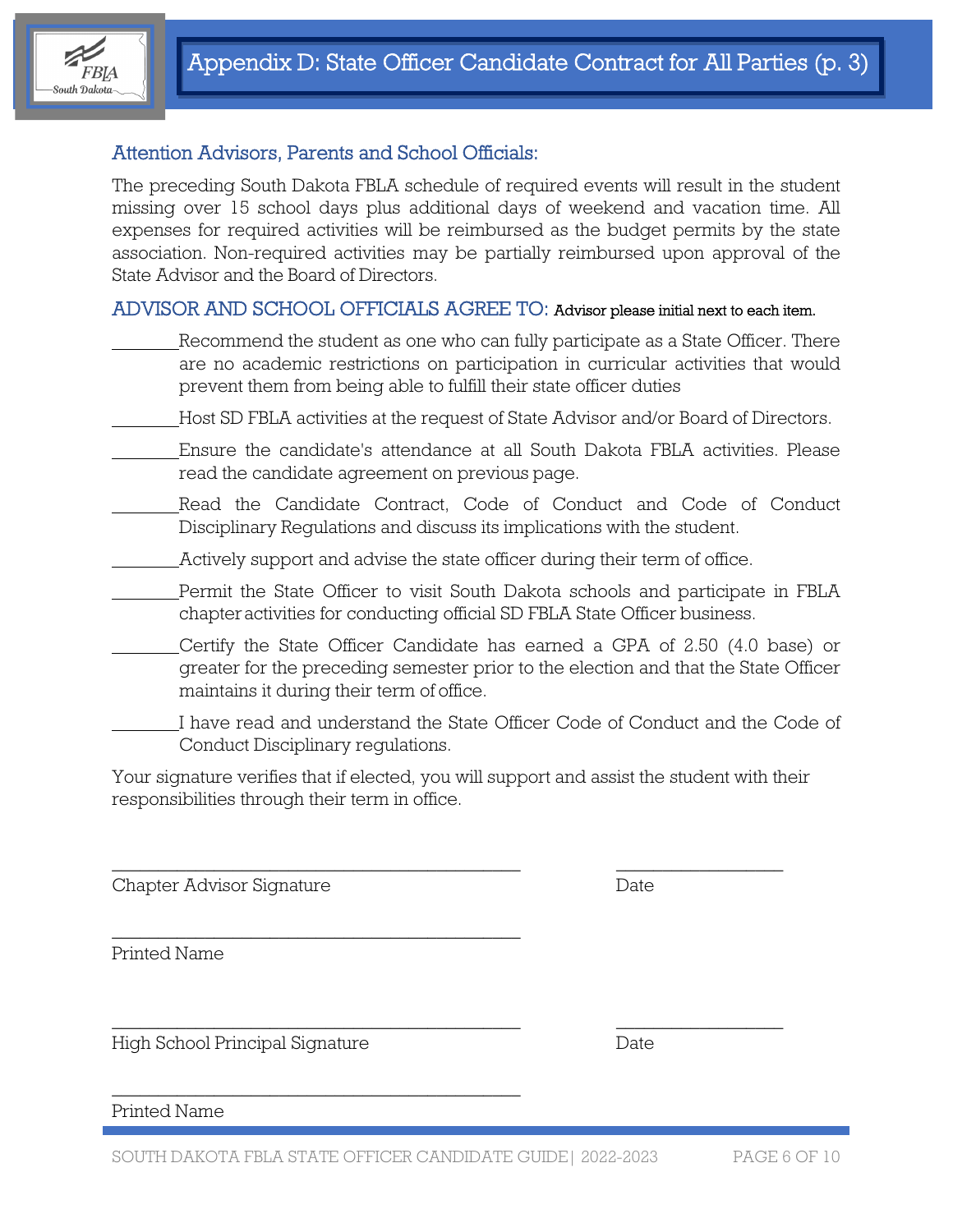

#### THE PARENT(S)/GUARDIAN(S) AGREE TO: Please initial next to each item below.

Permit the State Officer Candidate to participate in all scheduled SD FBLA activities, state officer meetings, chapter visits, and other official duties. Please read the candidate agreement beginning on page 26.

Encourage candidate to take advantage of the leadership experience.

- Agree to be responsible for providing/coordinating safe transportation of their State Officer to and from all state officer meetings, state conferences, and state sponsored events which their State Officer is required to attend. Required meetings, conferences, and events will be held in various locations throughout South Dakota, so significant travel will be required.
- Support the student fully in their pursuit of scholastic achievement.
- Parent(s)/Guardian(s) understand that it is possible for their student to be removed from state office at any time if the student violates the provisions of the State Officer Handbook or acts or conducts themselves in any way that is harmful/detrimental to the State Officer Program or South Dakota FBLA. Each student will receive a copy of the State Officer Handbook upon election to office and parent(s)/guardian(s) will be asked to sign a document(s) from the Handbook indicating that they have read and agree to abide by its provisions.
- Agree to authorize National and South Dakota FBLA to use the student's name and likeness (including photographs, video footage, silhouettes, and audio clips) in publications, productions, social media, and websites for informational, promotional, and other related purposes.
- If the student is elected, permit, and in the case of parent(s)/guardian(s), authorize the student to visit South Dakota schools and participate in South Dakota FBLA chapter activities for conducting official FBLA State Officer business.

I may attend any scheduled South Dakota FBLA activities when I so desire.

I have read and understand the State Officer Code of Conduct and the State Officer Code of Conduct Disciplinary Regulations.

 $\_$  , and the set of the set of the set of the set of the set of the set of the set of the set of the set of the set of the set of the set of the set of the set of the set of the set of the set of the set of the set of th

Your signature verifies that if elected, you will support and assist the candidate with their responsibilities through their term in office.

Parent/Guardian Signature Date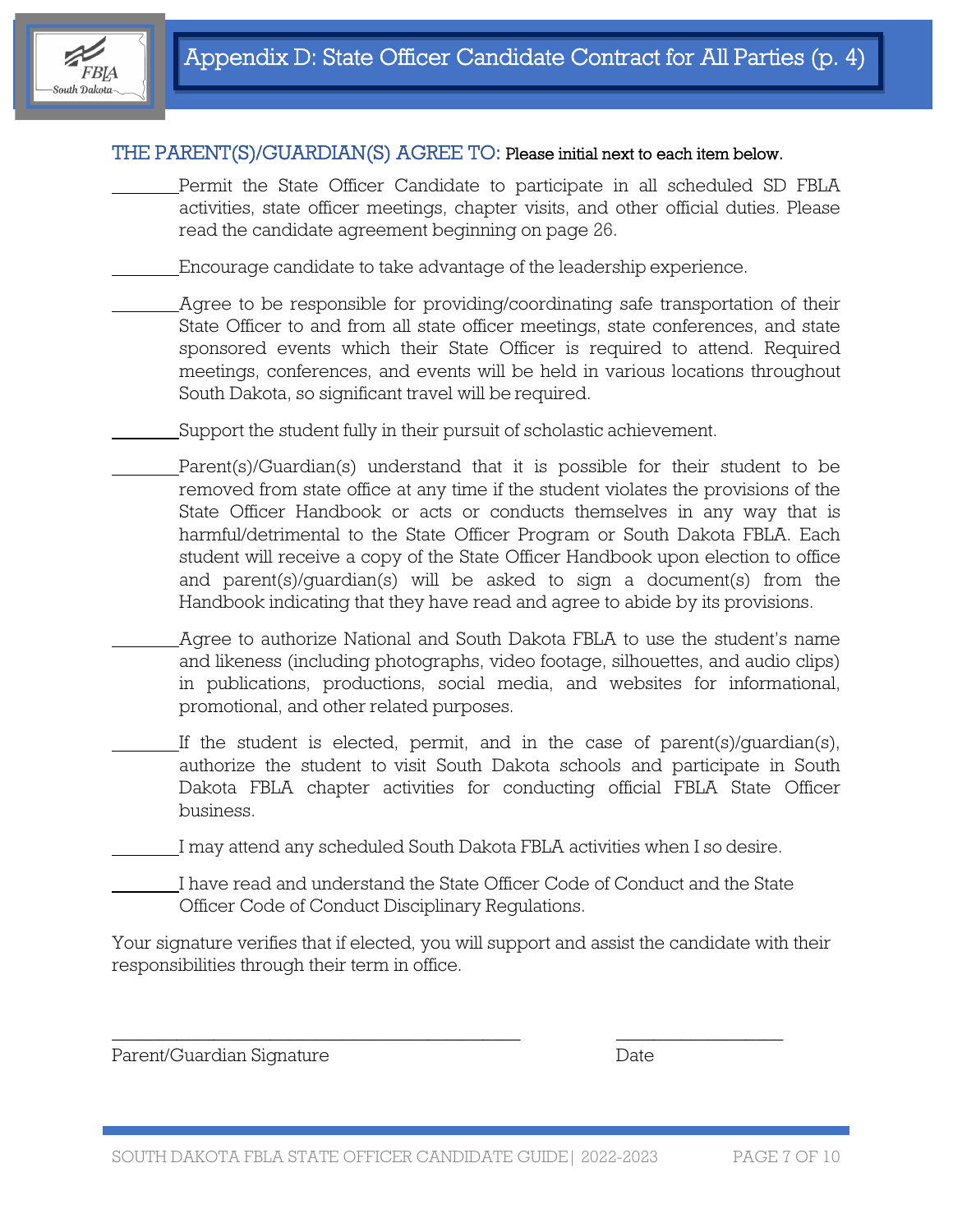

## State Officer Candidate Code of Conduct

Attendance at any FBLA sponsored conference or activity is a special privilege. Knowing that any organization is judged largely by the behavior of its individual participants, the following Code of Conduct is to be subscribed to by not only South Dakota State Officers, but by anyone associated with local, state, or national chapters who attend any FBLA conference or sponsored activity.

#### South Dakota State Officers shall:

- 1. Show respect for authority and act professionally not only during FBLA functions, but in all instances where the State Officer represents their school.
- 2. Not consume alcohol or use tobacco while involved in official or unofficial FBLA activities from the day the officer is elected until he or she installs a new state officer. This means 24 hours a day, 7 days a week and 365 days a year. This also means anywhere in the USA and on any international travels. The use of tobacco or alcohol is strictly forbidden and will result in termination of any position within the SD FBLA organization. A person(s) does not need to be convicted to be removed from office, but rather a determination made by school officials that such conduct occurred is enough.
- 3. To behave in a manner that conveys respect without an air of superiority.
- 4. State Officers will not be allowed to drive their own cars or motorbikes during FBLA activities without prior consent by parent(s)/guardian(s) and the State Advisor. Contact the State Advisor for the appropriate consent forms.
- 5. State officers involved with/in fighting may be suspended from their state office for up to 3 months. If the situation is severe, they may be removed from their state office.
- 6. State officers are reminded that distasteful and offensive language has no place in a group setting. Any infractions of this rule may result in suspension from their position for up to 3 months.
- 7. Using electronic devices is NOT ACCEPTABLE and they must be completely shut off during any FBLA activity, except in special circumstances. The use of cell phones and other electronic devices is permitted outside of FBLA activities. Infractions may result in suspension for up to 3 months.

Your signature verifies that if elected, you will abide by National and South Dakota FBLA Rules and Regulations, State Officer Candidate Code of Conduct and understand the State Officer Candidate Code of Conduct Disciplinary Regulations.

 $\_$  , and the set of the set of the set of the set of the set of the set of the set of the set of the set of the set of the set of the set of the set of the set of the set of the set of the set of the set of the set of th

State Officer Candidate Signature Date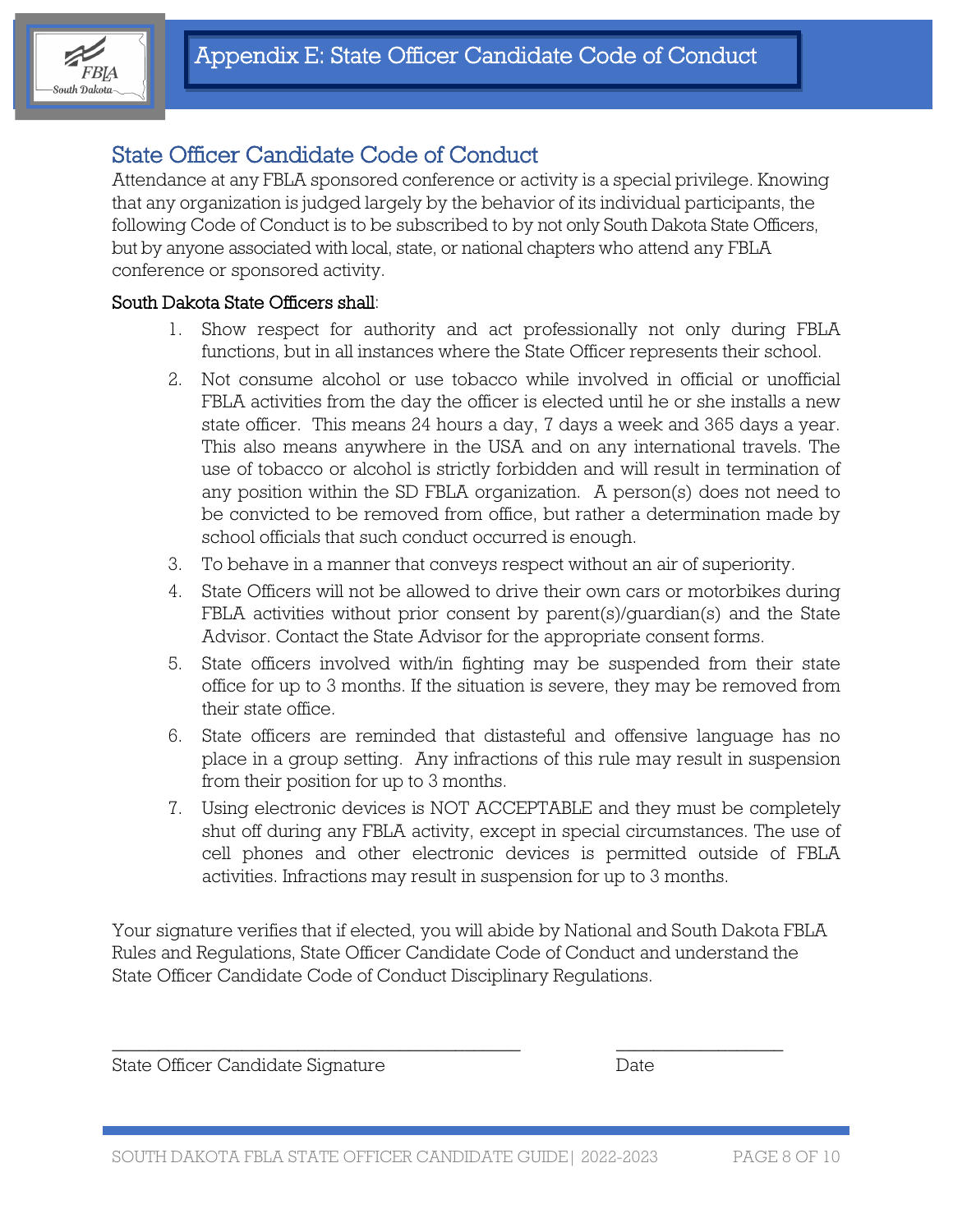

## State Officer Candidate Code of Conduct Disciplinary Regulations

State officers are required to conduct themselves with respect for themselves and others through their actions, their language, and their dress. Student behavior will reflect favorably on the individual, SD FBLA and their school. Students will show consideration for others and will create a learning atmosphere for all individuals involved. Students must recognize their individual responsibilities and obligations and discharge them in accordance with SD FBLA and local school regulations.

- 1. Consequences are designed to be fair, firm, and consistent for all state officers. The rules apply to all state officers in any building, property, vehicles or at events. The State Advisor, chapter advisor, and/or the Board of Directors have the right to enforce reasonable disciplinary action found to be warranted by the situation.
- 2. Because it is impossible to list every infraction that may occur, the State Advisor and Board of Directors reserve the right to respond to infractions not included in this guide or State Officer Handbook. Infractions are to be dealt with by chapter advisors, chaperones, and school administrators.
- 3. Progressive discipline may be used when possible, in conjunction with school policies. SD FBLA reserves the right and sole discretion as to its use, including whether progressive discipline will be used.
- 4. Actions which may be used by chapter advisors, State Advisor and Board of Directors to discipline students and/or encourage them to modify their behavior include but are not limited to student conference, parent or guardian notification, parent or guardian conference, fine, restitution, removal from state office, suspension of state office, exclusion from activities, or expulsion from FBLA events, and referral to law enforcement.
- 5. Due Process: State officers shall be afforded the rights of fair procedure or due process. This includes the right to (1) be informed of conduct which would result in disciplinary action; (2) notice of any rule violation; (3) explanation of the evidence supporting the charge; (4) an opportunity to present the student's side of the story; and (5) a penalty that is proportionate to the violation.
- 6. At any point if a school official, adult or law enforcement officer has evidence that a state officer has used alcohol, drugs or other illegal substances, the state officer will be dismissed, and the office left vacant. If the account or violation was "forgiven" by the school district or the justice system, the fact that the state officer was caught, convicted, or admitted to the violation, still warrants dismissal.

Your signature verifies that if elected, you will abide by National and South Dakota FBLA Rules and Regulations, State Officer Candidate Code of Conduct and understand the State Officer Candidate Code of Conduct Disciplinary Regulations.

| State Officer Candidate Signature | Date: |
|-----------------------------------|-------|
|                                   |       |